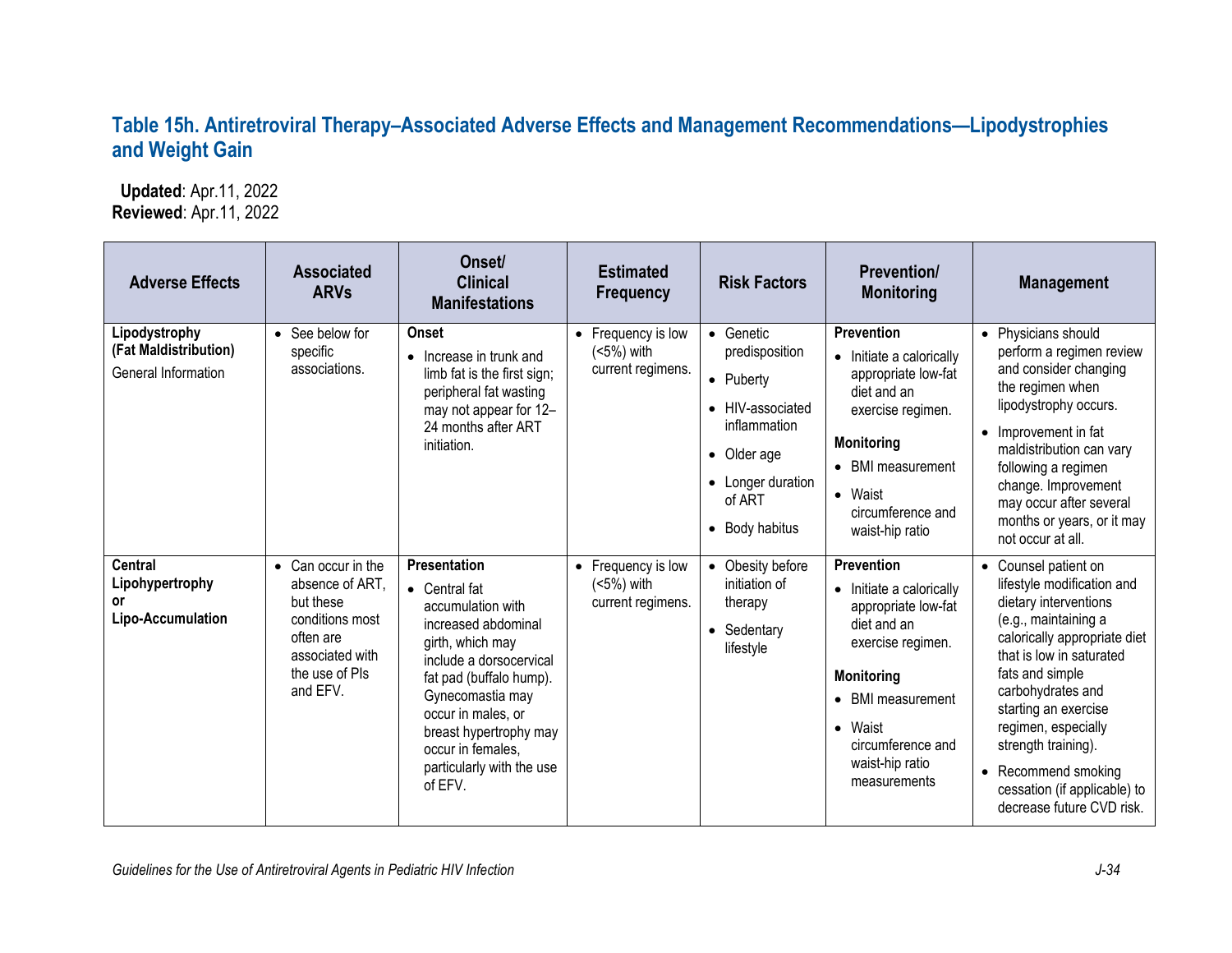|                                         |                                                          |                                                                                                                                                                                   |                                                                   |                                           |                                                                                                                            | • Consider using an INSTI<br>instead of a PI or EFV,<br>although some INSTIs<br>may be associated with<br>generalized weight gain<br>(see below).                                                    |
|-----------------------------------------|----------------------------------------------------------|-----------------------------------------------------------------------------------------------------------------------------------------------------------------------------------|-------------------------------------------------------------------|-------------------------------------------|----------------------------------------------------------------------------------------------------------------------------|------------------------------------------------------------------------------------------------------------------------------------------------------------------------------------------------------|
|                                         |                                                          |                                                                                                                                                                                   |                                                                   |                                           |                                                                                                                            | Data Are Insufficient to<br>Allow the Panel to Safely<br><b>Recommend Use of Any of</b><br>the Following Modalities in<br>Children                                                                   |
|                                         |                                                          |                                                                                                                                                                                   |                                                                   |                                           |                                                                                                                            | • Recombinant human<br>growth hormone                                                                                                                                                                |
|                                         |                                                          |                                                                                                                                                                                   |                                                                   |                                           |                                                                                                                            | • Growth hormone-<br>releasing hormone                                                                                                                                                               |
|                                         |                                                          |                                                                                                                                                                                   |                                                                   |                                           |                                                                                                                            | • Metformin                                                                                                                                                                                          |
|                                         |                                                          |                                                                                                                                                                                   |                                                                   |                                           |                                                                                                                            | • Thiazolidinediones                                                                                                                                                                                 |
|                                         |                                                          |                                                                                                                                                                                   |                                                                   |                                           |                                                                                                                            | • Recombinant human<br>leptin                                                                                                                                                                        |
|                                         |                                                          |                                                                                                                                                                                   |                                                                   |                                           |                                                                                                                            | • Anabolic steroids                                                                                                                                                                                  |
|                                         |                                                          |                                                                                                                                                                                   |                                                                   |                                           |                                                                                                                            | • Liposuction                                                                                                                                                                                        |
| <b>Facial/Peripheral</b><br>Lipoatrophy | • Most cases are<br>associated with<br>the use of ZDV, a | Presentation<br>$\bullet$ Thinning of<br>subcutaneous fat in the                                                                                                                  | Frequency is low<br>$\bullet$<br>$(5%)$ with<br>current regimens. | • Underweight<br>before ART<br>initiation | <b>Prevention</b><br>• Limit the use of<br>ZDV.                                                                            | • Replace ZDV with<br>another NRTI when<br>possible.                                                                                                                                                 |
|                                         | thymidine<br>analogue NRTI.                              | face, buttocks, and<br>extremities, measured                                                                                                                                      |                                                                   |                                           | <b>Monitoring</b>                                                                                                          | Data Are Insufficient to                                                                                                                                                                             |
|                                         |                                                          | as a decrease in<br>trunk/limb fat by DXA<br>or triceps skinfold<br>thickness. Preservation<br>of lean body mass<br>distinguishes<br>lipoatrophy from HIV-<br>associated wasting. |                                                                   |                                           | • Patient self-report<br>and physical<br>examination are the<br>most sensitive<br>methods of<br>monitoring<br>lipoatrophy. | Allow the Panel to Safely<br><b>Recommend Use of Any of</b><br>the Following Modalities in<br>Children<br>• Injections of poly-L-lactic<br>acid<br>• Recombinant human<br>leptin<br>• Autologous fat |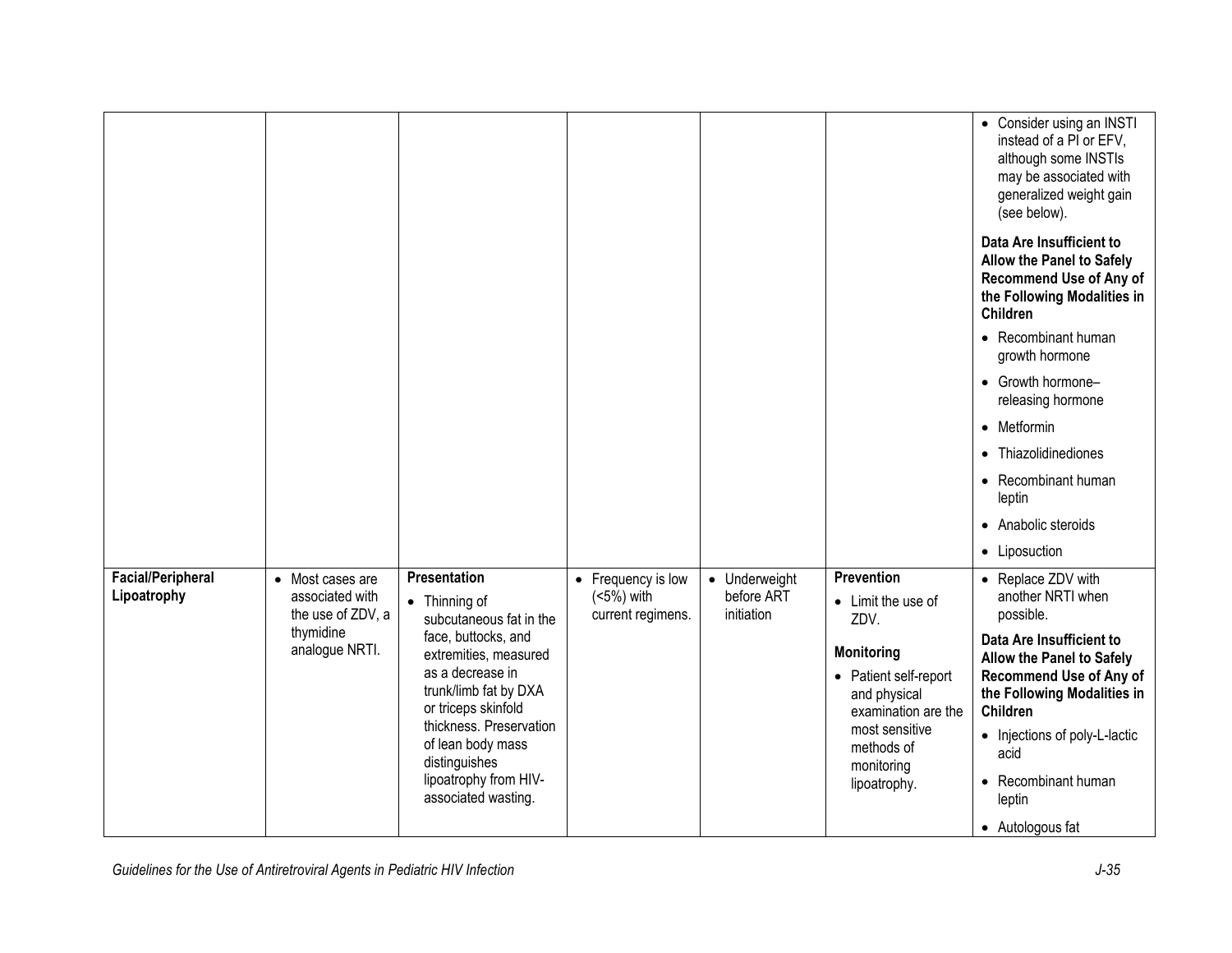| <b>Weight Gain</b> | Significant weight<br>gain may occur                                                                  | Onset                                                                                                                                                                               | $\bullet$ Rate of<br>development of | In Infants and<br>Children                                                                                                                                                                          | Prevention<br>• Initiate a calorically                                                                                                                               | transplantation<br>Thiazolidinediones<br>$\bullet$<br>Counsel patient on<br>$\bullet$<br>lifestyle modification and                                                                                                             |
|--------------------|-------------------------------------------------------------------------------------------------------|-------------------------------------------------------------------------------------------------------------------------------------------------------------------------------------|-------------------------------------|-----------------------------------------------------------------------------------------------------------------------------------------------------------------------------------------------------|----------------------------------------------------------------------------------------------------------------------------------------------------------------------|---------------------------------------------------------------------------------------------------------------------------------------------------------------------------------------------------------------------------------|
|                    | with all ARV<br>regimens, but it<br>appears to be<br>more<br>pronounced with<br>DTG, BIC, and<br>TAF. | • Gradual weight gain<br>after initiating ARV<br>drugs is common with<br>all currently used<br>regimens. The<br>mechanism for weight<br>gain is unclear and<br>under investigation. | obesity is<br>unclear.              | • Have not been<br>evaluated yet<br>In Adolescents<br>• Female sex<br>• Pre-treatment<br>obesity<br>In Adults<br>• Low pre-<br>treatment BMI<br>• Older age<br>• Female sex<br>$\bullet$ Black race | appropriate low-fat<br>diet and an<br>exercise regimen.<br><b>Monitoring</b><br>• BMI measurement<br>• Waist<br>circumference and<br>waist-hip ratio<br>measurements | dietary interventions<br>(e.g., maintaining a<br>calorically appropriate<br>healthy diet that is low in<br>saturated fats and simple<br>carbohydrates and<br>starting an exercise<br>regimen, especially<br>strength training). |

**Key:** ART = antiretroviral therapy; ARV = antiretroviral; BIC = bictegravir; BMI = body mass index; CVD = cardiovascular disease; DTG = dolutegravir; DXA = dual energy X-ray absorptiometry; EFV = efavirenz; INSTI = integrase strand transfer inhibitor; NRTI = nucleoside reverse transcriptase inhibitor; PI = protease inhibitor; TAF = tenofovir alafenamide; ZDV = zidovudine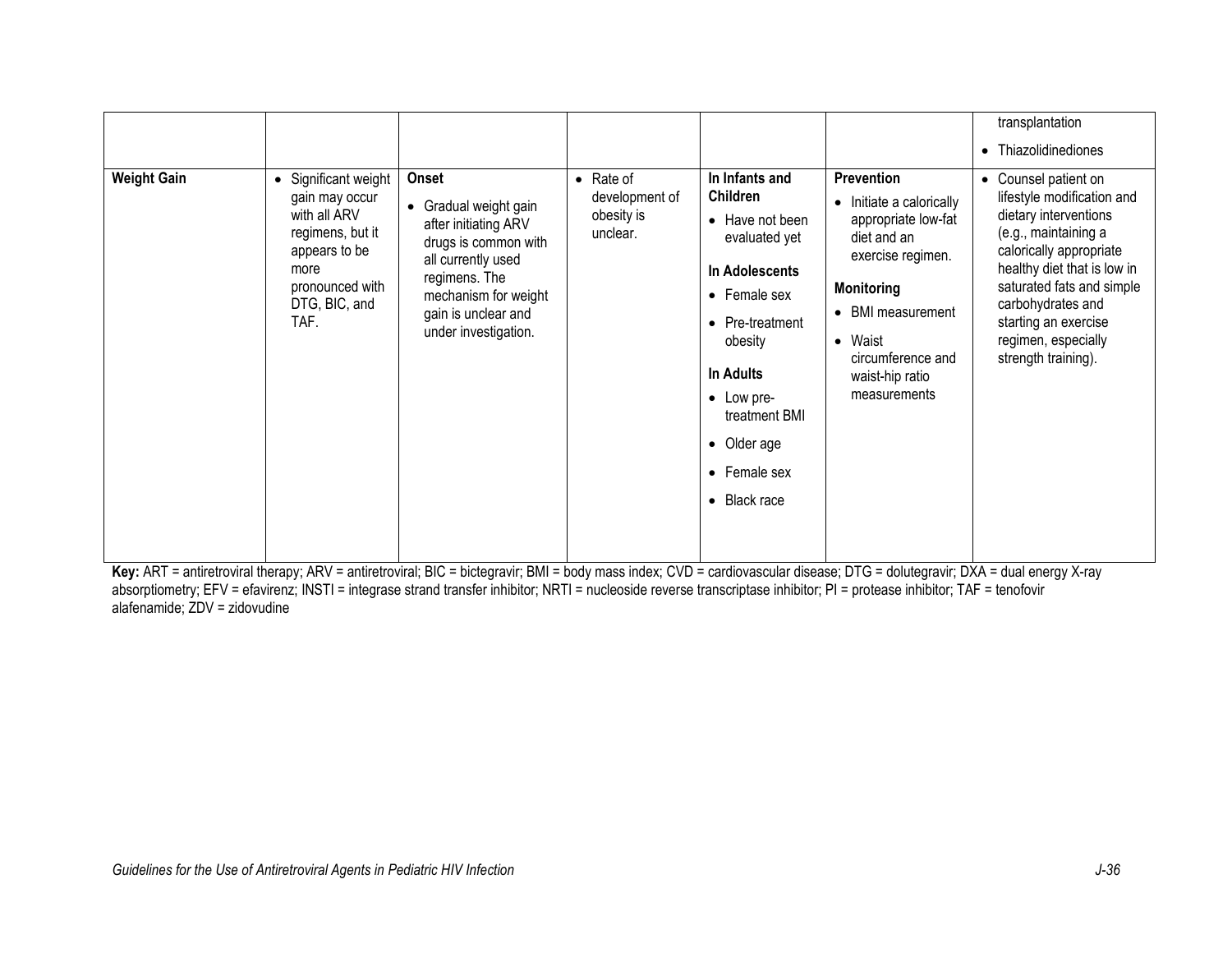See the archived version of [Supplement III, February 23, 2009, Pediatric Guidelines](https://clinicalinfo.hiv.gov/sites/default/files/guidelines/archive/PediatricGL_SupI2009001321.pdf) on the [Clinical info website](https://clinicalinfo.hiv.gov/en/guidelines) for a more complete discussion and reference list.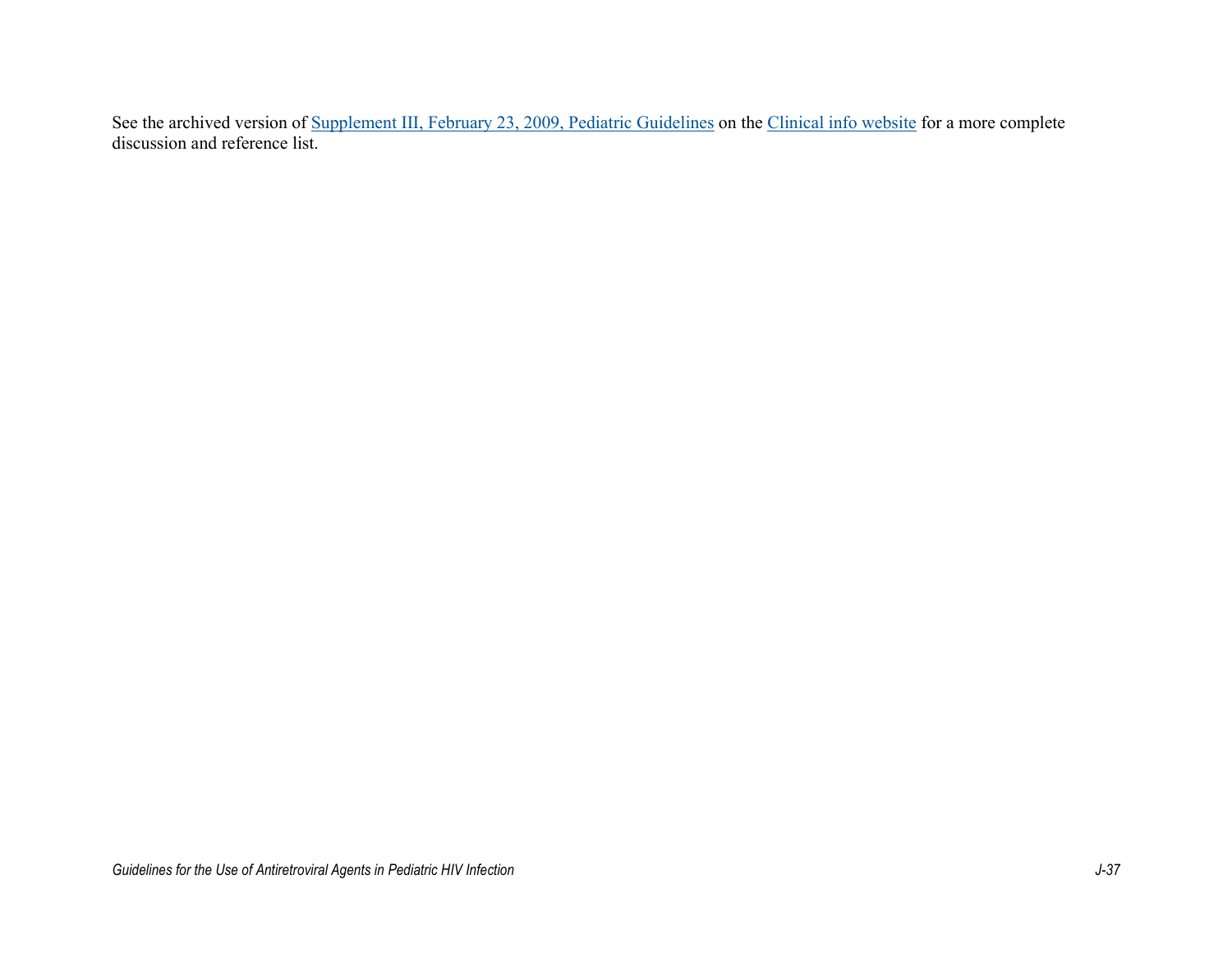## **References**[1-44](#page-4-0)

- <span id="page-4-0"></span>1. Alves Junior CAS, de Lima LRA, de Souza MC, Silva DAS. Anthropometric measures associated with fat mass estimation in children and adolescents with HIV. *Appl Physiol Nutr Metab*. 2019;44(5):493-498. Available at: [https://www.ncbi.nlm.nih.gov/pubmed/30286302.](https://www.ncbi.nlm.nih.gov/pubmed/30286302)
- 2. Arbeitman LE, O'Brien RC, Somarriba G, et al. Body mass index and waist circumference of HIV-infected youth in a Miami cohort: comparison to local and national cohorts. *J Pediatr Gastroenterol Nutr*. 2014;59(4):449-454. Available at: [http://www.ncbi.nlm.nih.gov/pubmed/24709829.](http://www.ncbi.nlm.nih.gov/pubmed/24709829)
- 3. Arpadi S, Shiau S, Strehlau R, et al. Metabolic abnormalities and body composition of HIV-infected children on lopinavir or nevirapine-based antiretroviral therapy. *Arch Dis Child*. 2013;98(4):258-264. Available at: [http://www.ncbi.nlm.nih.gov/pubmed/23220209.](http://www.ncbi.nlm.nih.gov/pubmed/23220209)
- 4. Arrive E, Viard JP, Salanave B, et al. Metabolic risk factors in young adults infected with HIV since childhood compared with the general population. *PLoS One*. 2018;13(11):e0206745. Available at: [https://www.ncbi.nlm.nih.gov/pubmed/30408056.](https://www.ncbi.nlm.nih.gov/pubmed/30408056)
- 5. Bares SH. Is modern antiretroviral therapy causing weight gain? *Clin Infect Dis*. 2020;71(6):1390-1392. Available at: [https://www.ncbi.nlm.nih.gov/pubmed/31608360.](https://www.ncbi.nlm.nih.gov/pubmed/31608360)
- 6. Bhagwat P, Ofotokun I, McComsey GA, et al. Changes in waist circumference in HIV-infected individuals initiating a raltegravir or protease inhibitor regimen: effects of sex and race. *Open Forum Infect Dis*. 2018;5(11):ofy201. Available at: [https://www.ncbi.nlm.nih.gov/pubmed/30465010.](https://www.ncbi.nlm.nih.gov/pubmed/30465010)
- 7. Bourgi K, Rebeiro PF, Turner M, et al. Greater weight gain in treatment naive persons starting dolutegravir-based antiretroviral therapy. *Clin Infect Dis*. 2019;70(7):1267-1274. Available at: [https://www.ncbi.nlm.nih.gov/pubmed/31100116.](https://www.ncbi.nlm.nih.gov/pubmed/31100116)
- 8. Cohen S, Innes S, Geelen SP, et al. Long-term changes of subcutaneous fat mass in HIV-infected children on antiretroviral therapy: a retrospective analysis of longitudinal data from two pediatric HIV-cohorts. *PLoS One*. 2015;10(7):e0120927. Available at: [http://www.ncbi.nlm.nih.gov/pubmed/26148119.](http://www.ncbi.nlm.nih.gov/pubmed/26148119)
- 9. de Castro JAC, de Lima LRA, Silva DAS. Accuracy of octa-polar bioelectrical impedance analysis for the assessment of total and appendicular body composition in children and adolescents with HIV: comparison with dual energy X-ray absorptiometry and air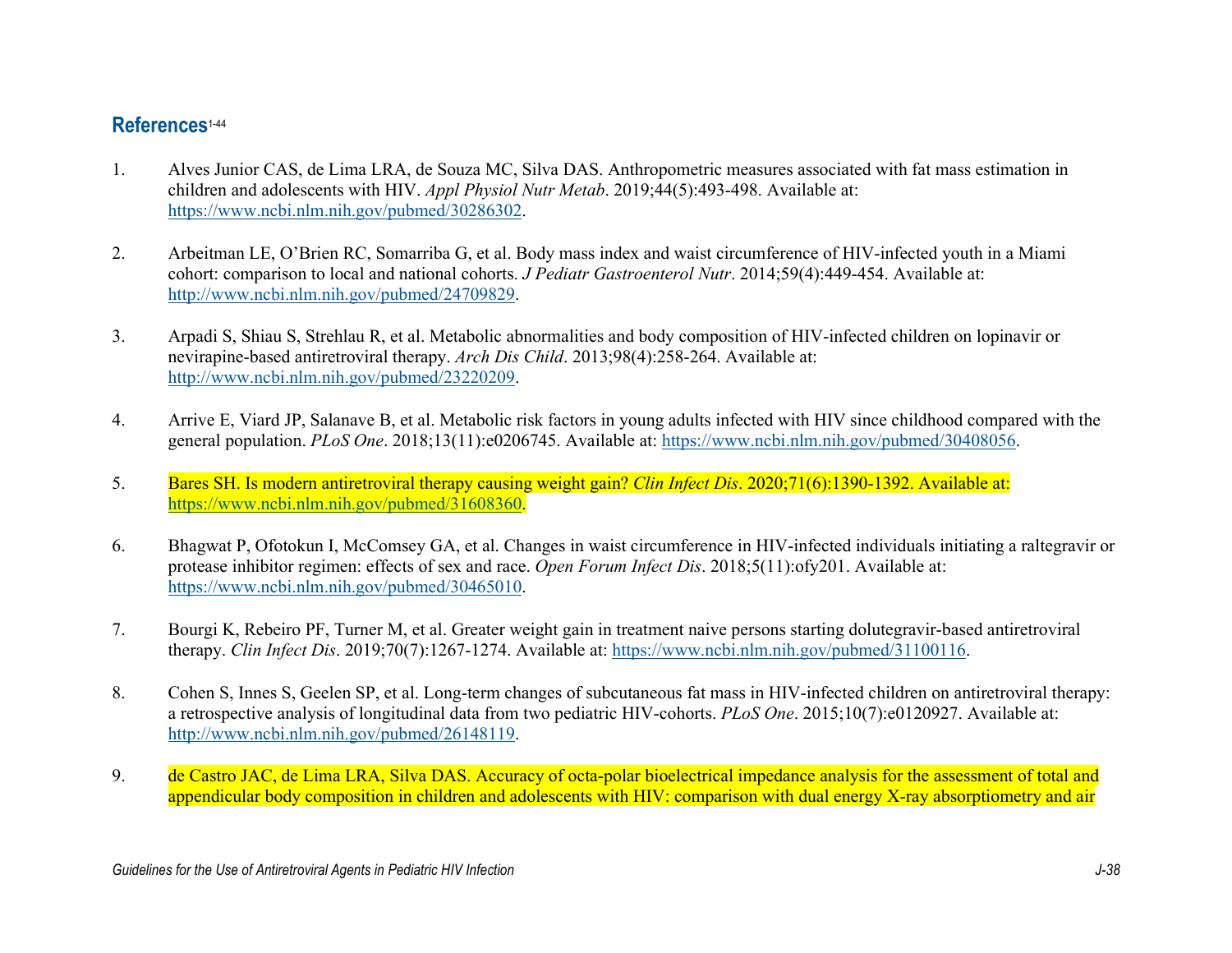displacement plethysmography. *J Hum Nutr Diet*. 2018;31(2):276-285. Available at: [https://www.ncbi.nlm.nih.gov/pubmed/28799180.](https://www.ncbi.nlm.nih.gov/pubmed/28799180)

- 10. de Medeiros R, da Silva TAL, de Oliveira ALV, et al. Influence of healthy habits counseling on biochemical and metabolic parameters in children and adolescents with HIV: longitudinal study. *Nutrients*. 2021;13(9). Available at: [https://www.ncbi.nlm.nih.gov/pubmed/34579114.](https://www.ncbi.nlm.nih.gov/pubmed/34579114)
- 11. Dos Reis LC, de Carvalho Rondo PH, de Sousa Marques HH, Jose Segri N. Anthropometry and body composition of vertically HIV-infected children and adolescents under therapy with and without protease inhibitors. *Public Health Nutr*. 2015;18(7):1255- 1261. Available at: [http://www.ncbi.nlm.nih.gov/pubmed/25115797.](http://www.ncbi.nlm.nih.gov/pubmed/25115797)
- 12. Eckard AR, McComsey GA. Weight gain and integrase inhibitors. *Curr Opin Infect Dis*. 2020;33(1):10-19. Available at: [https://www.ncbi.nlm.nih.gov/pubmed/31789693.](https://www.ncbi.nlm.nih.gov/pubmed/31789693)
- 13. Falutz J, Mamputu JC, Potvin D, et al. Effects of tesamorelin (TH9507), a growth hormone-releasing factor analog, in human immunodeficiency virus-infected patients with excess abdominal fat: a pooled analysis of two multicenter, double-blind placebocontrolled phase 3 trials with safety extension data. *J Clin Endocrinol Metab*. 2010;95(9):4291-4304. Available at: [http://www.ncbi.nlm.nih.gov/pubmed/20554713.](http://www.ncbi.nlm.nih.gov/pubmed/20554713)
- 14. Ferrer E, del Rio L, Martinez E, et al. Impact of switching from lopinavir/ritonavir to atazanavir/ritonavir on body fat redistribution in virologically suppressed HIV-infected adults. *AIDS Res Hum Retroviruses*. 2011;27(10):1061-1065. Available at: [http://www.ncbi.nlm.nih.gov/pubmed/21166602.](http://www.ncbi.nlm.nih.gov/pubmed/21166602)
- 15. Giacomet V, Lazzarin S, Manzo A, et al. Body fat distribution and metabolic changes in a cohort of adolescents living with HIV switched to an antiretroviral regimen containing dolutegravir. *Pediatr Infect Dis J*. 2021;40(5):457-459. Available at: [https://www.ncbi.nlm.nih.gov/pubmed/33847293.](https://www.ncbi.nlm.nih.gov/pubmed/33847293)
- 16. Gomez M, Seybold U, Roider J, Harter G, Bogner JR. A retrospective analysis of weight changes in HIV-positive patients switching from a tenofovir disoproxil fumarate (TDF)- to a tenofovir alafenamide fumarate (TAF)-containing treatment regimen in one German university hospital in 2015-2017. *Infection*. 2019;47(1):95-102. Available at: [https://www.ncbi.nlm.nih.gov/pubmed/30269210.](https://www.ncbi.nlm.nih.gov/pubmed/30269210)
- 17. Hill A, Waters L, Pozniak A. Are new antiretroviral treatments increasing the risks of clinical obesity? *J Virus Erad*. 2019;5(1):41- 43. Available at: [https://www.ncbi.nlm.nih.gov/pubmed/30800425.](https://www.ncbi.nlm.nih.gov/pubmed/30800425)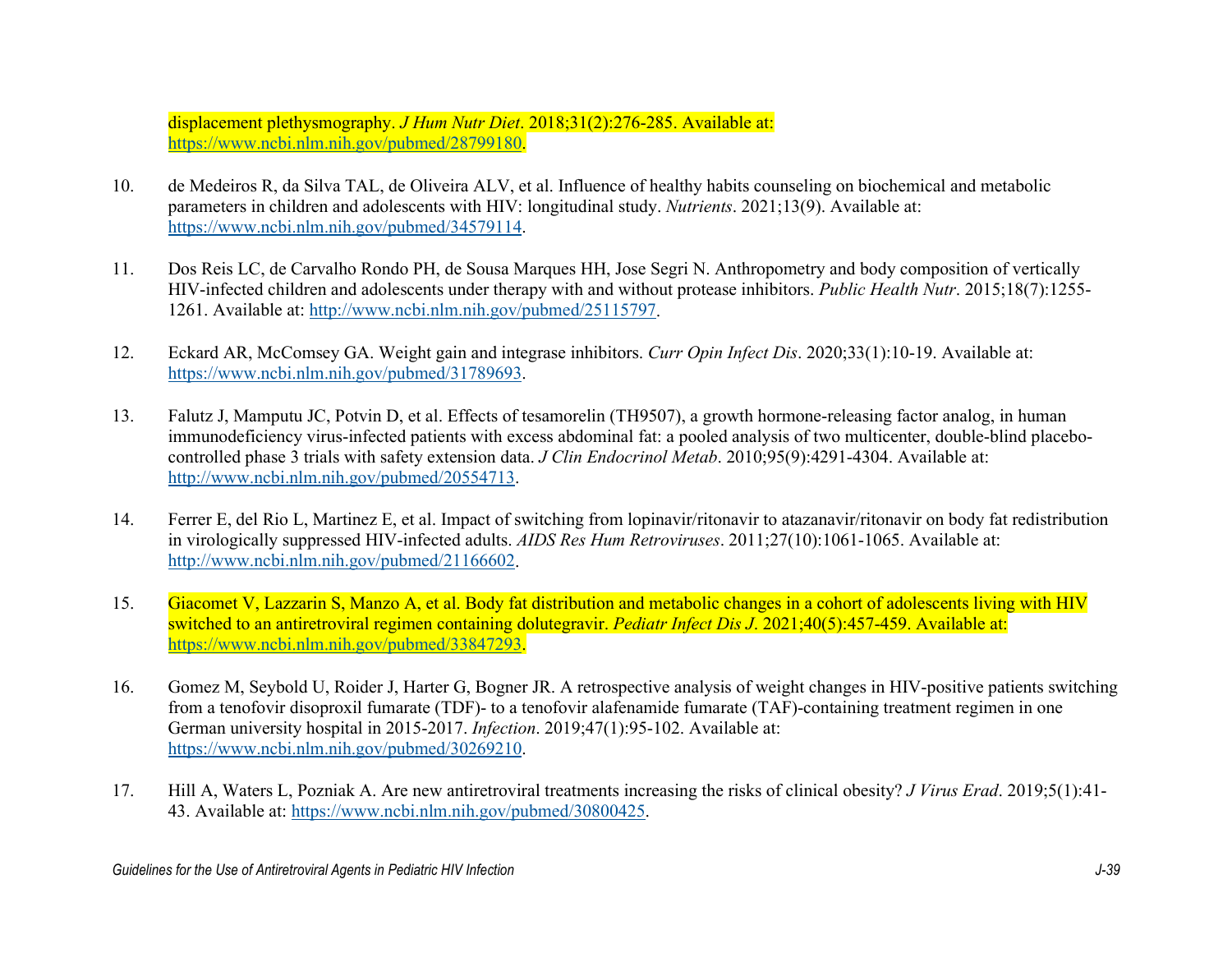- 18. Innes S, Harvey J, Collins IJ, Cotton MF, Judd A. Lipoatrophy/lipohypertrophy outcomes after antiretroviral therapy switch in children in the UK/Ireland. *PLoS One*. 2018;13(4):e0194132. Available at: [https://www.ncbi.nlm.nih.gov/pubmed/29617438.](https://www.ncbi.nlm.nih.gov/pubmed/29617438)
- 19. Kenny J, Doerholt K, Gibb DM, Judd A, Collaborative HIV Paediatric Study Steering Committee. Who gets severe gynecomastia among HIV-infected children in the United Kingdom and Ireland? *Pediatr Infect Dis J*. 2017;36(3):307-310. Available at: [https://www.ncbi.nlm.nih.gov/pubmed/27879556.](https://www.ncbi.nlm.nih.gov/pubmed/27879556)
- 20. Koay WLA, Dirajlal-Fargo S, Levy ME, et al. Integrase strand transfer inhibitors and weight gain in children and youth with perinatal human immunodeficiency virus in the DC cohort. *Open Forum Infect Dis*. 2021;8(7):ofab308. Available at: [https://www.ncbi.nlm.nih.gov/pubmed/34295943.](https://www.ncbi.nlm.nih.gov/pubmed/34295943)
- 21. Kumar S, Samaras K. The impact of weight gain during HIV treatment on risk of pre-diabetes, diabetes mellitus, cardiovascular disease, and mortality. *Front Endocrinol (Lausanne)*. 2018;9:705. Available at: [https://www.ncbi.nlm.nih.gov/pubmed/30542325.](https://www.ncbi.nlm.nih.gov/pubmed/30542325)
- 22. Li J, Yusuf EH, Agwu AL. Excessive weight gain associated with dolutegravir initiation in a 10-year-old female with perinatally acquired human immunodeficiency virus: a case report and review of the literature. *J Pediatric Infect Dis Soc*. 2021;10(3):373-375. Available at: [https://www.ncbi.nlm.nih.gov/pubmed/32448908.](https://www.ncbi.nlm.nih.gov/pubmed/32448908)
- 23. Lindegaard B, Hansen T, Hvid T, et al. The effect of strength and endurance training on insulin sensitivity and fat distribution in human immunodeficiency virus-infected patients with lipodystrophy. *J Clin Endocrinol Metab*. 2008;93(10):3860-3869. Available at: [http://www.ncbi.nlm.nih.gov/pubmed/18628529.](http://www.ncbi.nlm.nih.gov/pubmed/18628529)
- 24. Lo J, You SM, Canavan B, et al. Low-dose physiological growth hormone in patients with HIV and abdominal fat accumulation: a randomized controlled trial. *JAMA*. 2008;300(5):509-519. Available at: [http://www.ncbi.nlm.nih.gov/pubmed/18677023.](http://www.ncbi.nlm.nih.gov/pubmed/18677023)
- 25. McComsey GA, Moser C, Currier J, et al. Body composition changes after initiation of raltegravir or protease inhibitors: ACTG A5260s. *Clin Infect Dis*. 2016;62(7):853-862. Available at: [https://www.ncbi.nlm.nih.gov/pubmed/26797215.](https://www.ncbi.nlm.nih.gov/pubmed/26797215)
- 26. Moure R, Domingo P, Gallego-Escuredo JM, et al. Impact of elvitegravir on human adipocytes: alterations in differentiation, gene expression and release of adipokines and cytokines. *Antiviral Res*. 2016;132:59-65. Available at: [https://www.ncbi.nlm.nih.gov/pubmed/27216995.](https://www.ncbi.nlm.nih.gov/pubmed/27216995)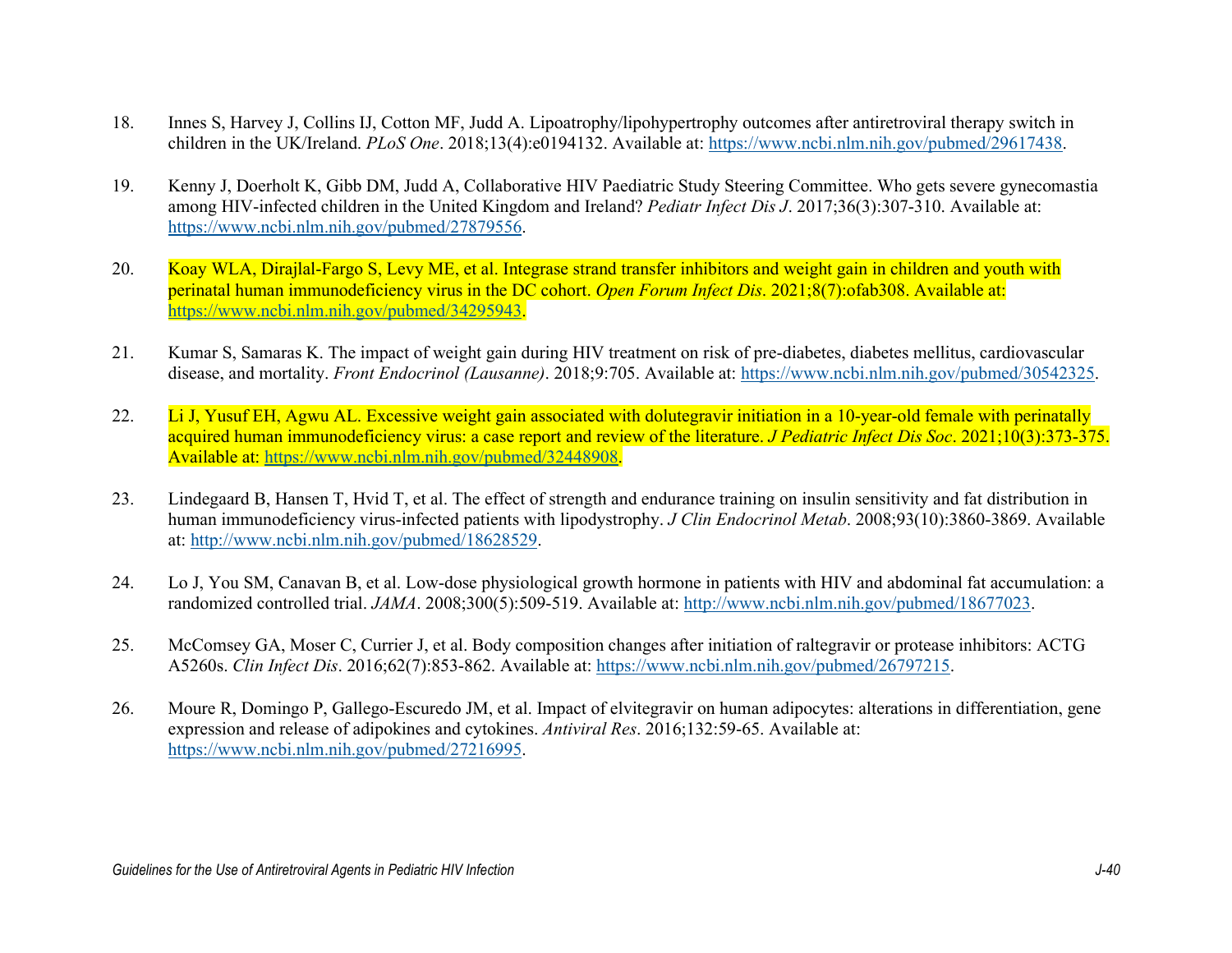- 27. Negredo E, Miro O, Rodriguez-Santiago B, et al. Improvement of mitochondrial toxicity in patients receiving a nucleoside reversetranscriptase inhibitor-sparing strategy: results from the Multicenter Study with Nevirapine and Kaletra (MULTINEKA). *Clin Infect Dis*. 2009;49(6):892-900. Available at: [http://www.ncbi.nlm.nih.gov/pubmed/19663689.](http://www.ncbi.nlm.nih.gov/pubmed/19663689)
- 28. Norwood J, Turner M, Bofill C, et al. Brief report: weight gain in persons with HIV switched from efavirenz-based to integrase strand transfer inhibitor-based regimens. *J Acquir Immune Defic Syndr*. 2017;76(5):527-531. Available at: [https://www.ncbi.nlm.nih.gov/pubmed/28825943.](https://www.ncbi.nlm.nih.gov/pubmed/28825943)
- 29. Prendergast AJ. Complications of long-term antiretroviral therapy in HIV-infected children. *Arch Dis Child*. 2013;98(4):245-246. Available at: [http://www.ncbi.nlm.nih.gov/pubmed/23413313.](http://www.ncbi.nlm.nih.gov/pubmed/23413313)
- 30. Raboud JM, Diong C, Carr A, et al. A meta-analysis of six placebo-controlled trials of thiazolidinedione therapy for HIV lipoatrophy. *HIV Clin Trials*. 2010;11(1):39-50. Available at: [http://www.ncbi.nlm.nih.gov/pubmed/20400410.](http://www.ncbi.nlm.nih.gov/pubmed/20400410)
- 31. Ramteke SM, Shiau S, Foca M, et al. Patterns of growth, body composition, and lipid profiles in a South African cohort of human immunodeficiency virus-infected and uninfected children: a cross-sectional study. *J Pediatric Infect Dis Soc*. 2017;7(2):143-150. Available at: [https://www.ncbi.nlm.nih.gov/pubmed/28481997.](https://www.ncbi.nlm.nih.gov/pubmed/28481997)
- 32. Santiprabhob J, Chokephaibulkit K, Khantee P, et al. Adipocytokine dysregulation, abnormal glucose metabolism, and lipodystrophy in HIV-infected adolescents receiving protease inhibitors. *Cytokine*. 2020;136:155145. Available at: [https://www.ncbi.nlm.nih.gov/pubmed/32920318.](https://www.ncbi.nlm.nih.gov/pubmed/32920318)
- 33. Sax PE, Erlandson KM, Lake JE, et al. Weight gain following initiation of antiretroviral therapy: risk factors in randomized comparative clinical trials. *Clin Infect Dis*. 2020;71(6):1379-1389. Available at: [https://www.ncbi.nlm.nih.gov/pubmed/31606734.](https://www.ncbi.nlm.nih.gov/pubmed/31606734)
- 34. Sharma TS, Somarriba G, Arheart KL, et al. Longitudinal changes in body composition by dual-energy radiograph absorptiometry among perinatally HIV-infected and HIV-uninfected youth: increased risk of adiposity among HIV-infected female youth. *Pediatr Infect Dis J*. 2018;37(10):1002-1007. Available at: [https://www.ncbi.nlm.nih.gov/pubmed/29474262.](https://www.ncbi.nlm.nih.gov/pubmed/29474262)
- 35. Sheth SH, Larson RJ. The efficacy and safety of insulin-sensitizing drugs in HIV-associated lipodystrophy syndrome: a metaanalysis of randomized trials. *BMC Infect Dis*. 2010;10:183. Available at: [http://www.ncbi.nlm.nih.gov/pubmed/20573187.](http://www.ncbi.nlm.nih.gov/pubmed/20573187)